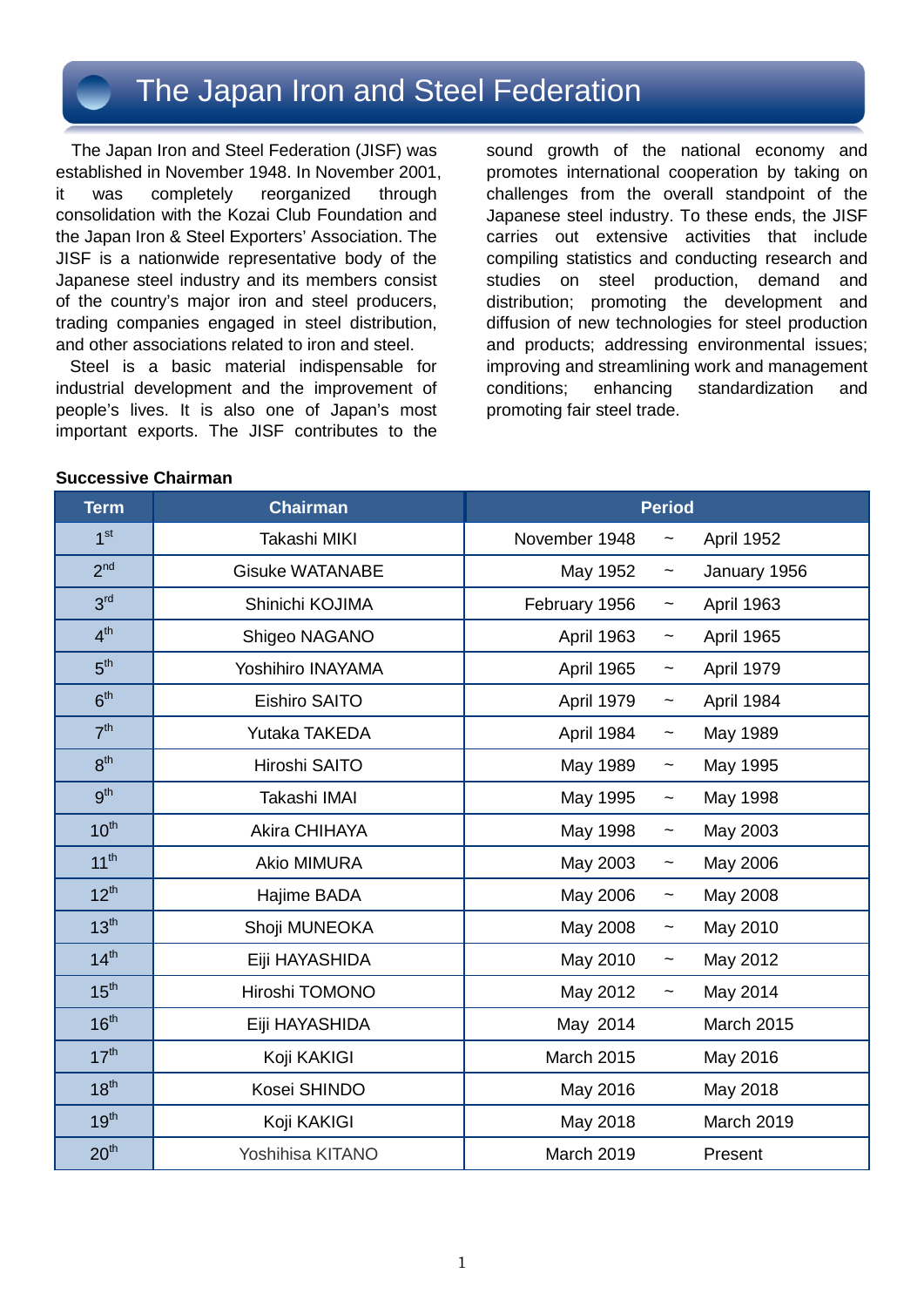The Japan Iron and Steel Federation was founded — after the dissolution of the Tekko Tosei Kai (Steel Control Association) and the various transitions that followed — as a private research institution to carry out comprehensive studies of the steel industry.

JISF was created in November 1948 by the merger of the Nihon Tekko Kai (Japan Steel Association) and the Nihon Tekko Keieisha Renmei (Japan Steel Industry Employers' Federation), a research institute focused on labor problems in the steel industry. The Kozai Club was established in 1947 as an organization descended from the Kozai

Konwa Kai (Steel Products Association) and the Sentetsu Konwa Kai (Pig Iron Association) and was consolidated with the Japan Galvanized Iron Steel Association in March 2001. Meanwhile, the Japan Iron & Steel Exporters' Association which was founded in 1953, was consolidated with the Japan Galvanized Iron Sheet Exporters Association in April 2001. In November 2011, JISF, the Kozai Club and the Japan Iron & Steel Exporters' Association were consolidated into one association to make a fresh start as a new JISF.

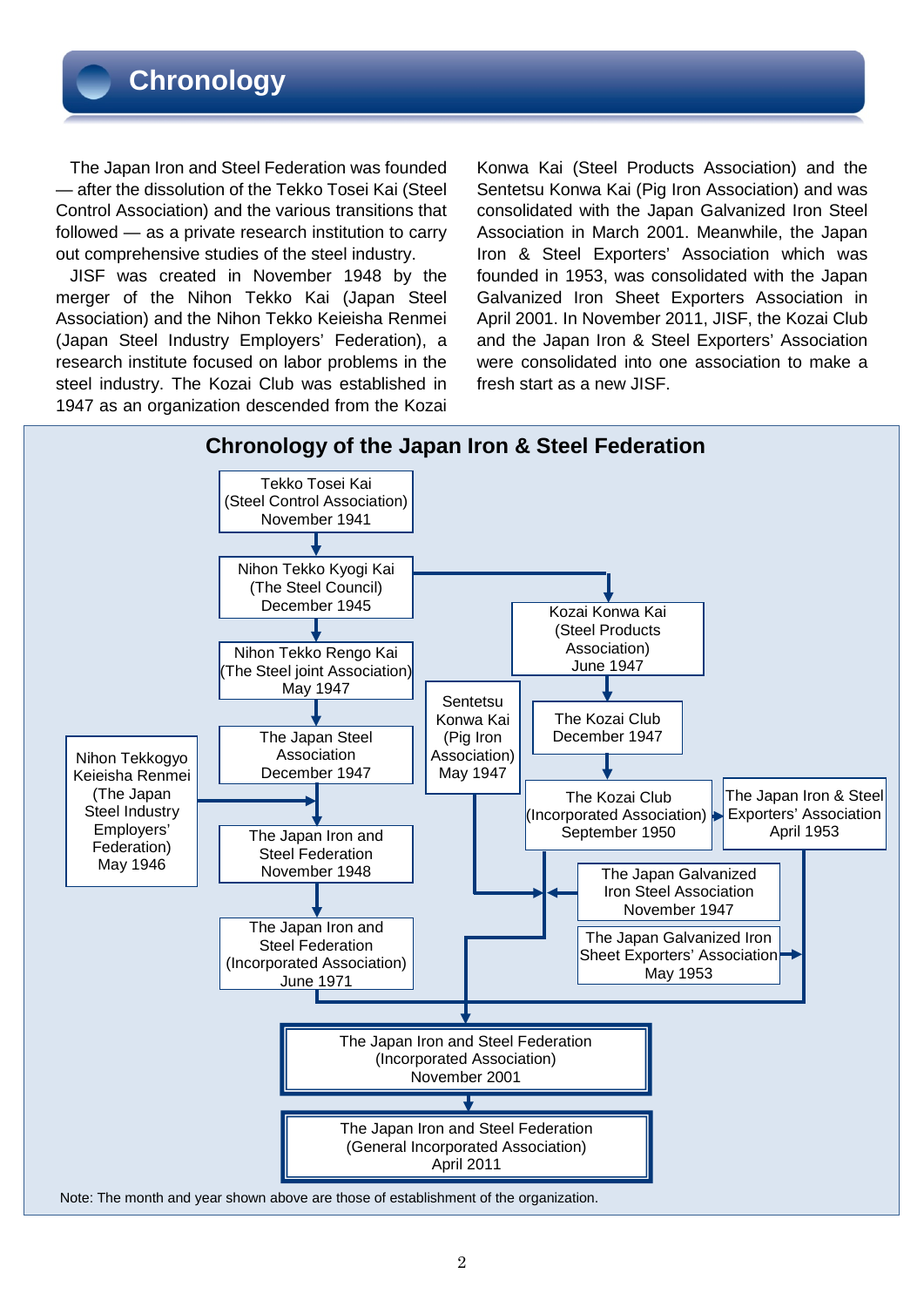JISF's primary objectives are to promote the sound production, distribution, consumption and trade of steel products, thereby contributing to the development of the Japanese economy and the improvement of people's lives. To attain these objectives, JISF carries out the following activities.

- 1. Research and studies on steel production, distribution, trade and consumption
- 2. Promotion of the development, improvement and diffusion of steel-related technologies
- 3. Research and studies on steel-related environmental and safety issues and promotion of relevant measures
- 4. Research and studies on the improvement and streamlining of steel-related work and management conditions
- 5. Promotion of steel-related standardization
- 6. Acceleration of steel transaction streamlining
- 7. Promotion of measures for developing steel trade
- 8. Collection and provision of steel-related information
- 9. Expressing and offering opinions and producing reports on steel-related matters to the government and relevant organizations
- 10. Other activities necessary for the attainment of JISF's objectives

### Members

JISF consists of iron and steel producers, and distributing processors who engage in steel processing and sales. Its members are categorized in the three groups below.

### **JISF Members**

### **General members (iron and steel producers):**

These are companies engaged in ironmaking, steelmaking, rolling or other iron and steel-related operations, and organizations made up of these companies. They take charge of and receive benefits from all JISF operations and functions.

### **Specialized members (other iron and steel producers and associations):**

These are companies engaged in ironmaking, steelmaking, rolling or other iron and steel-related operations, and organizations made up of these companies. They take charge of and receive benefits from operations and functions related to political measures.

### **Market trade members (other iron and steel producers, trading companies and associations):**

These are companies engaged in the manufacturing or processing and marketing and exporting of steel products, and organizations made up of these companies. They take charge of and receive benefits from market-related operations and functions.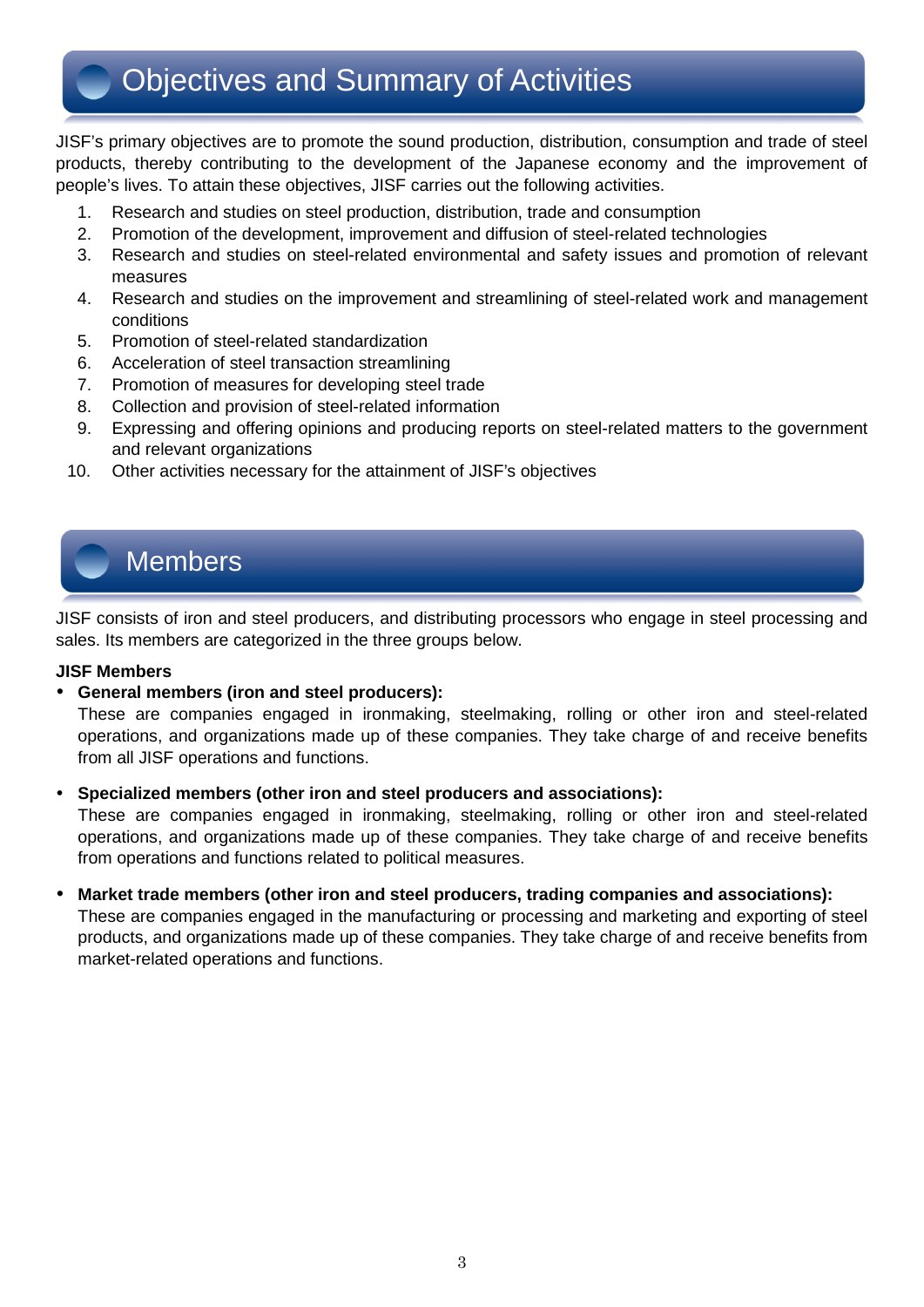Every committee is under the top decision-making bodies, the General Assembly and Board of Directors.

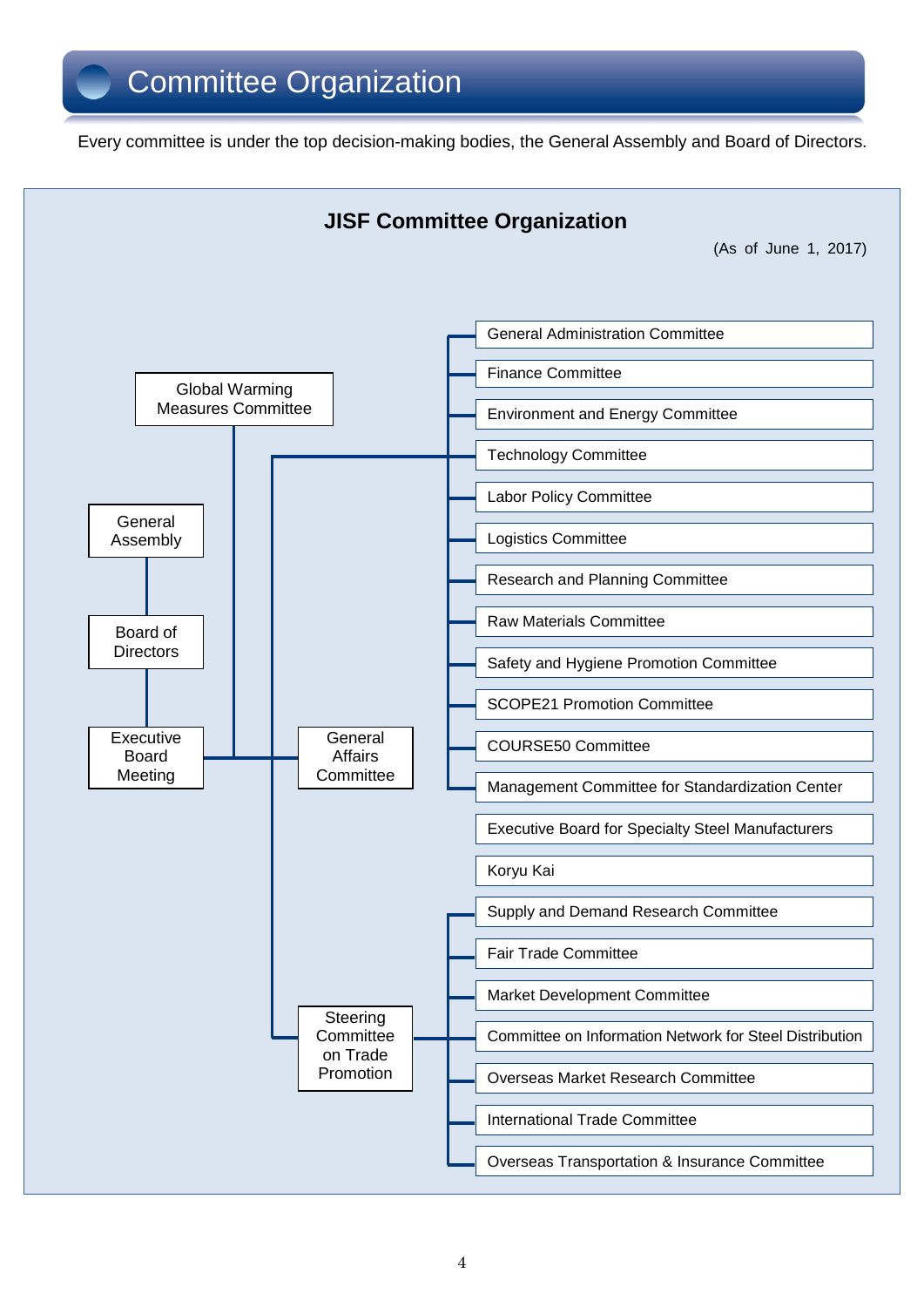# Committee Organization

| <b>Committee</b>                                 | <b>Business</b>                                                                                                                                                                                                                                                                                                               |  |  |  |
|--------------------------------------------------|-------------------------------------------------------------------------------------------------------------------------------------------------------------------------------------------------------------------------------------------------------------------------------------------------------------------------------|--|--|--|
| <b>General Assembly</b>                          | Composed of representatives of regular JISF members. Makes decisions on matters<br>for deliberation related to JISF operations including financial budgets and reports,<br>business plans and reports, and appoints executive officers.                                                                                       |  |  |  |
| <b>Board of Directors</b>                        | Composed of directors. Determines the execution of the General Assembly's<br>decisions, matters to be submitted to General Assembly and matters related to the<br>execution of JISF business, and appoints executive directors.                                                                                               |  |  |  |
| <b>Executive Board Meeting</b>                   | Discusses and executes matters to be submitted to the Board of Directors for<br>deliberation as well as matters related to the execution of overall operations of JISF.                                                                                                                                                       |  |  |  |
| <b>Global Warming Measures</b><br>Committee      | As a mission committee appointed by the chairman of JISF, discusses basic measures<br>concerning global warming issues relevant to the steel industry.                                                                                                                                                                        |  |  |  |
| <b>General Affairs Committee</b>                 | Discusses deliberation matters related to financial budgets and reports, business<br>plans and reports, JISF membership fees and other important matters related to<br>organizational restructuring, publicity policies and other general operational issues of<br>JISF.                                                      |  |  |  |
| <b>General Administration</b><br>Committee       | Coordinates administrative matters to be addressed by the steel industry and<br>discusses matters related to the industry's social contribution.                                                                                                                                                                              |  |  |  |
| <b>Finance Committee</b>                         | Discusses tax systems, accounting methods, financial resources and other financial<br>matters in the steel industry.                                                                                                                                                                                                          |  |  |  |
| <b>Environment and Energy</b><br>Committee       | Discusses basic measures for issues related to the global environment, environmental<br>conservation, recycling and disaster prevention relevant to the steel industry and<br>issues concerning energy supply and demand (including electricity), technologies for<br>effective use of energy and promotion of energy saving. |  |  |  |
| <b>Technology Committee</b>                      | Discusses basic and strategic issues concerning steel technologies and determines<br>the direction of technological development.                                                                                                                                                                                              |  |  |  |
| <b>Labor Policy Committee</b>                    | Discusses and studies all issues concerning labor policies in the steel industry,<br>including labor administration, employment, industrial engineering/self-improvement<br>(Jishu Kanri) activities, social security systems and other matters.                                                                              |  |  |  |
| <b>Logistics Committee</b>                       | Discusses issues concerning streamlining of steel-related logistics, including<br>transportation, cargo handling and storage of steel products and raw materials, and<br>revisions to systems used for cargo transported by ship.                                                                                             |  |  |  |
| Research and Planning<br>Committee               | Discusses short-range steel demand forecasts to be submitted to the World Steel<br>Association (worldsteel) and mid and long term prospects for the Japanese steel<br>industry.                                                                                                                                               |  |  |  |
| <b>Raw Materials Committee</b>                   | Researches and discusses general issues concerning raw materials in the steel<br>industry.                                                                                                                                                                                                                                    |  |  |  |
| Safety and Hygiene<br><b>Promotion Committee</b> | Manages planning and implementation of safety and hygiene-related activities in the<br>steel industry in an integrated manner, and supports steel manufacturers' safety and<br>hygiene programs through diverse research and studies and development and<br>promotion of guidelines.                                          |  |  |  |
| <b>SCOPE21 Promotion</b><br>Committee            | Manages results of research on "Super Coke Oven for Productivity and Environment<br>Enhancement in the 21st Century" (SCOPE21) for effective use, higher productivity,<br>environmental improvement, and energy saving of coal resources.                                                                                     |  |  |  |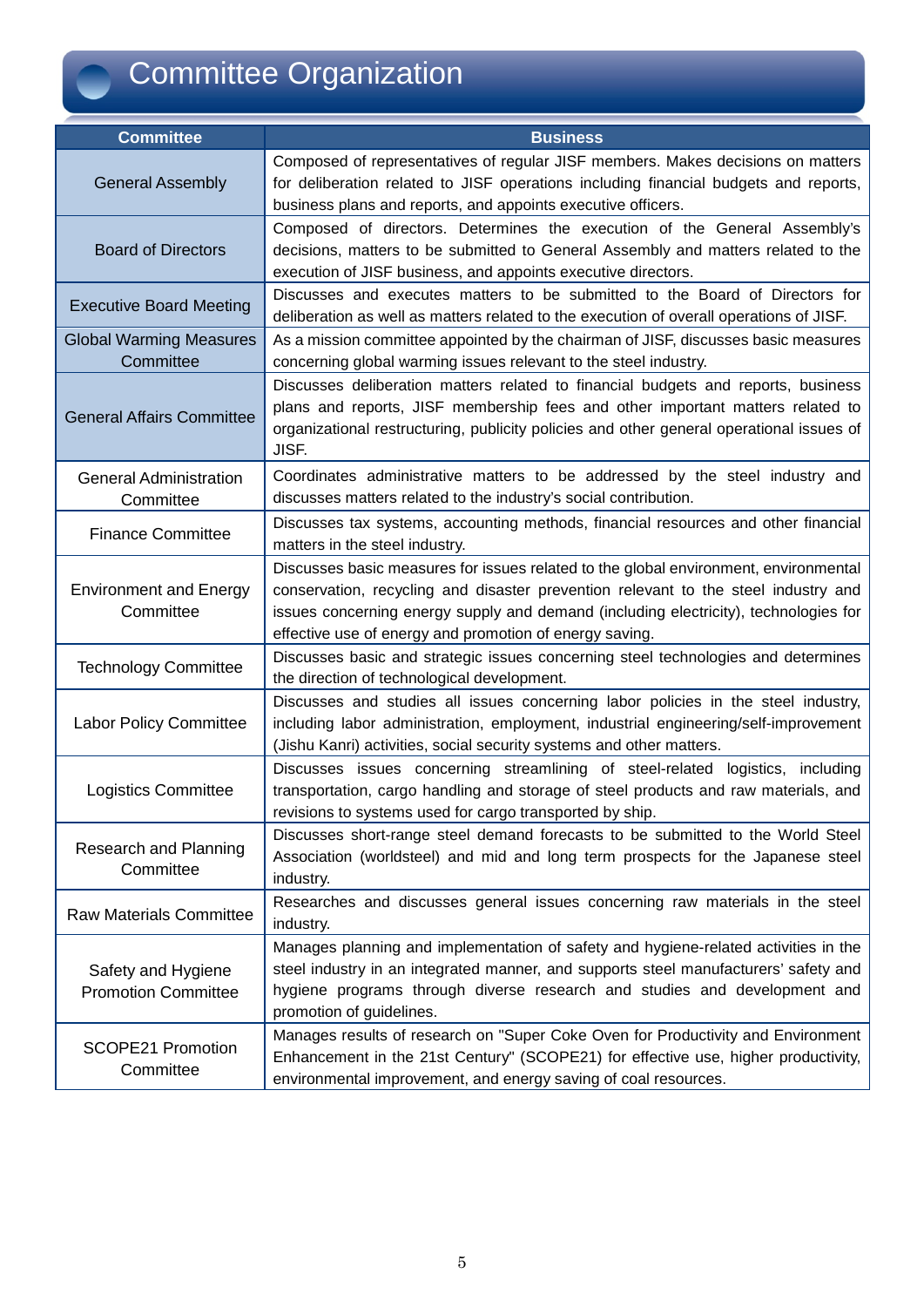

| <b>Committee</b>                                                   | <b>Business</b>                                                                                                                                                                                                                                                                                                                                                                                                                   |  |  |  |
|--------------------------------------------------------------------|-----------------------------------------------------------------------------------------------------------------------------------------------------------------------------------------------------------------------------------------------------------------------------------------------------------------------------------------------------------------------------------------------------------------------------------|--|--|--|
| <b>COURSE50 Committee</b>                                          | Promotes research, manages results of research projects and performs other<br>activities concerning practical applications for the CO <sub>2</sub> Ultimate Reduction in<br>Steelmaking process by Innovative technology for cool Earth 50 (COURSE50). The<br>goals are to develop and utilize technologies for reducing blast furnace $CO2$ emissions<br>and separating and recovering CO <sub>2</sub> from blast furnace gases. |  |  |  |
| <b>Management Committee</b><br>for Standardization Center          | Discusses issues concerning iron and steel standardization activities of the<br>Standardization Center, including basic policies to promote standardization, business<br>plans and reports, financial budgets and reports and management and operation.                                                                                                                                                                           |  |  |  |
| <b>Executive Board for Specialty</b><br><b>Steel Manufacturers</b> | Exchanges information and carries out discussions on various issues, including<br>specialty steel demand forecasts, new demand development, environment and<br>energy, electricity, raw materials and specialty steel-related projects and, if necessary,<br>determines appropriate actions to be taken by specialty steel manufacturers.                                                                                         |  |  |  |
| Koryu Kai                                                          | Provides and exchanges information on steel business among members<br>manufacturing exclusively rolling metals, ferrous alloys, cast metals and some<br>specialty steel, as well as exchanges opinions on issues related to the industry.                                                                                                                                                                                         |  |  |  |
| Steering Committee on<br><b>Trade Promotion</b>                    | Conducts steel market-related operational committees and provides various<br>information on the markets.                                                                                                                                                                                                                                                                                                                          |  |  |  |
| Supply and Demand<br><b>Research Committee</b>                     | Collects information and research and analysis on steel supply and demand, and<br>provides outcomes widely through survey reports.                                                                                                                                                                                                                                                                                                |  |  |  |
| <b>Fair Trade Committee</b>                                        | Studies trends of Japan's iron and steel imports and its influence on the country's steel<br>industry.                                                                                                                                                                                                                                                                                                                            |  |  |  |
| <b>Market Development</b><br>Committee                             | Promotes R&D on new products, applications and application technologies. Also,<br>expands use of steel products and develops overseas markets.                                                                                                                                                                                                                                                                                    |  |  |  |
| Committee on Information<br>Network for Steel<br>Distribution      | Develops standards and promotes electronic data interchange (EDI) for electronic<br>commerce (EC) in the steel and steel-related industries.                                                                                                                                                                                                                                                                                      |  |  |  |
| <b>Overseas Market</b><br><b>Research Committee</b>                | Conducts fundamental research worldwide on economic trends, steel supply-demand,<br>and the steel trade trends, special research on specific markets and issues, and<br>research on overall short-term outlook of the environment for Japan's steel exports.                                                                                                                                                                      |  |  |  |
| <b>International Trade</b><br>Committee                            | Promotes sound development of international steel trade through gathering and<br>analyzing information on steel trade issues, and assists the Japanese government in<br>its dialogs on steel-related issues as well as in its negotiations of Economic<br>Partnership Agreements (EPAs) with foreign counterparts.                                                                                                                |  |  |  |
| <b>Overseas Transportation</b><br>& Insurance Committee            | Conducts diverse surveys on maritime transportation, responds to the introduction of<br>new schemes in overseas countries, and concludes special agreements for export<br>floating insurance between the Nippon Export and Investment Insurance. Also,<br>reviews and negotiates regarding issues concerning the operation of international<br>trade insurance systems.                                                           |  |  |  |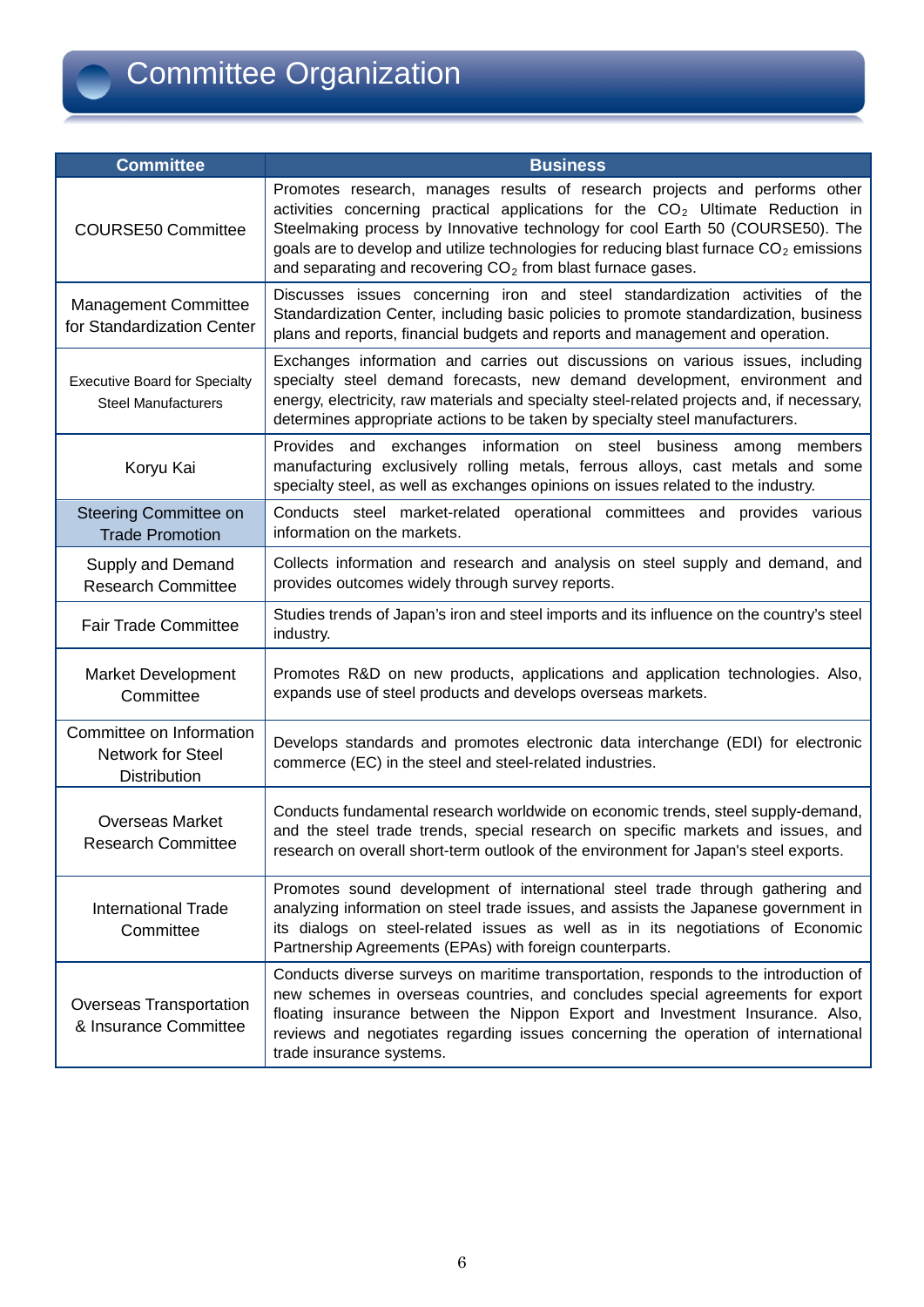## Office Organization

The secretariat of the Japan Iron and Steel Federation, under the supervision of the executive director and managing directors, is composed of three divisions in a head office, and two overseas offices. In accordance with policies determined by its committees, the JISF secretariat carries out its mandates and develops diversified activities in an attempt to understand the situations of steel industry at both domestic and overseas.

\* The organizations in brackets [ ] below are committees under the supervision of the relevant JISF division.

### **General Administration Division**

[General Assembly, Board of Directors, Steering Committee, General Affairs Committee, Market Committee, Operations Committee, Koryu Kai, Committee on Information Network for Steel Distribution, IE Related Committee, Library Service]

- Formulation and compilation of business plans and financial budgets and statements
- Operation and management of the General Assembly and the Board of Directors
- Publicity and cooperation to social contribution activities
- Librarv
- Operation and management of computer and network systems
- Promotion of steel-EDI (for electronic commerce)
- Promotion of IE activities, etc.
- Development of management bases, for example, business related to deregulation

### **Technology, Environment & Energy Division**

[Global Warming Measures Committee, Technology Committee, Environment and Energy Committee, SCOPE21 Promotion Committee, COURSE50 Committee]

- Activities involving global environmental issues and initiatives concerning the environment, energy, and electricity supply and demand
- Joint research and surveys on facilities and technologies

#### **Operations Division**

[International Trade Committee, Fair Trade Committee, Overseas Market Research Committee, Supply and Demand Research Committee, Research and Planning Committee, Executive Board for Specialty Steel Manufacturers, Labor Policy Committee, Safety and Hygiene Promotion Committee, Self-improvement (Jishu Kanri) activities, Finance Committee, Market Development Committee, Raw Materials Committee, Logistics Committee, Overseas Transportation & Insurance Committee,]

- Surveys and analysis related to steel export and overseas markets
- Providing technical assistance to overseas and keeping contact with the South East Asia Iron & Steel Institute
- Studies and surveys related to overseas trade issues to promote fair trade
- Studies and research related to domestic steel production, demand and supply, markets and economic conditions
- Studies and research related to domestic steel consuming industries
- Compilation, maintenance and publication of industry statistics and collection and analysis of general statistics
- Labor policy issues
- Safety and hygiene management and industrial accident prevention
- Promotion of self-improvement (Jishu Kanri) activities
- Tax systems, accounting procedures and financing
- Activities to develop steel markets in construction, civil engineering, bridges and shipbuilding sectors
- Promotional activities for steel products and their application technologies
- Activities to improve logistics efficiency and revisions to systems used for cargo transported by ship
- Raw materials
- Export transportation and trade insurance

### **Standardization Center**

[Management Committee for Standardization Center]

- Establishing standards of steel and raw materials for steel
- Activities as the secretariat for ISO committees, distribution of Japanese Steel Standard (JSS) certified reference materials

### **Beijing Office**

### **South East Asia Regional Office**